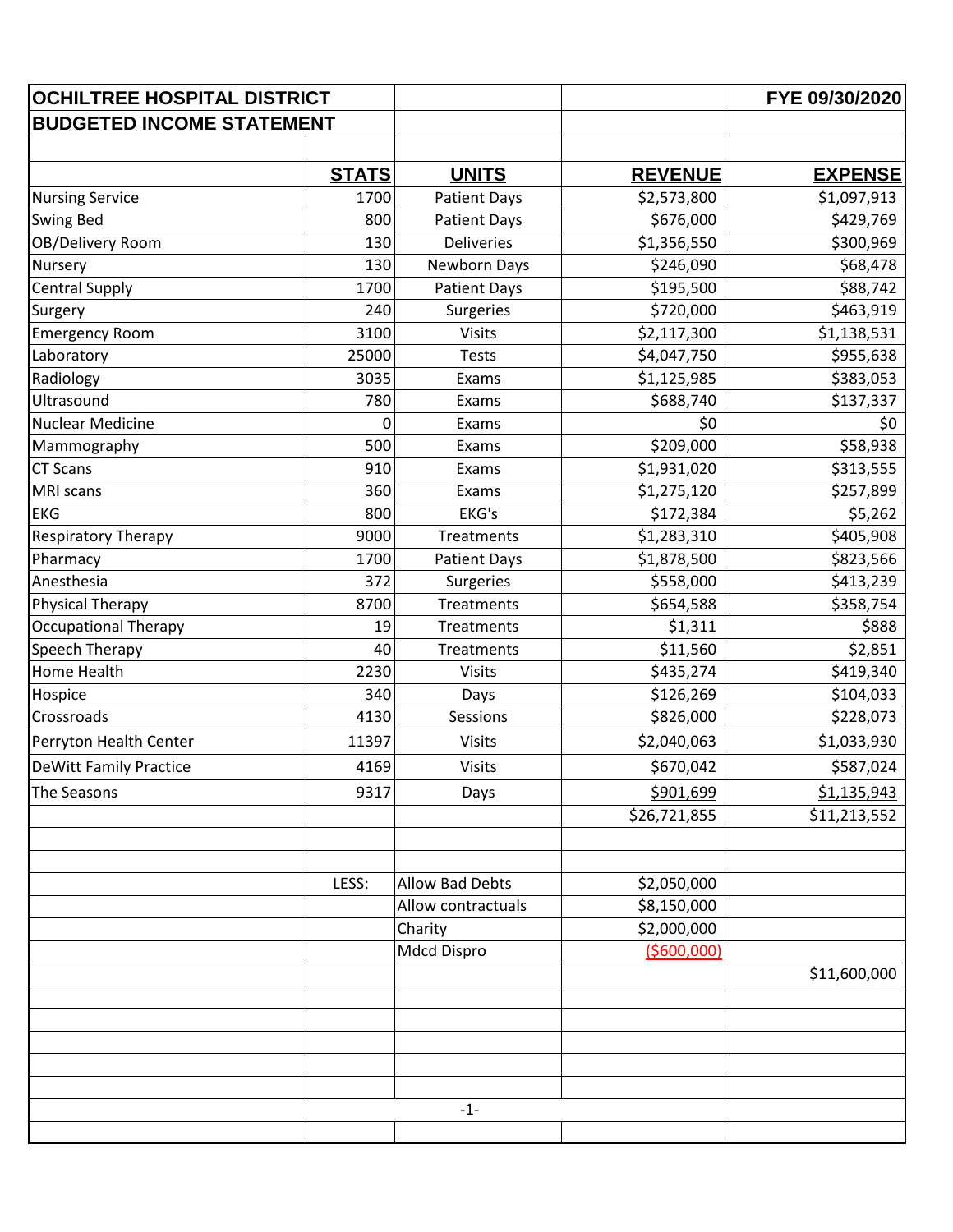| <u>NON-REV DEPT EXP</u>                  |       |                |
|------------------------------------------|-------|----------------|
| <b>Staff Development &amp; Education</b> |       | \$28,465       |
| Quality Improvement                      |       | \$92,895       |
| <b>Information Technology</b>            |       | \$402,304      |
| Compliance/Education/Risk Mgmt           |       | \$98,679       |
| <b>Nursing Administration</b>            |       | \$141,567      |
| <b>Health Information</b>                |       | \$307,748      |
| Dietary                                  |       | \$377,258      |
| Engineering                              |       | \$528,685      |
| Housekeeping                             |       | \$287,598      |
| Laundry                                  |       | \$67,366       |
| <b>Business Office</b>                   |       | \$746,455      |
| Finance                                  |       | \$291,297      |
| Administration                           |       | \$1,679,424    |
|                                          |       |                |
| Sub-Total expense                        |       | \$5,049,741    |
|                                          |       |                |
| <b>Total Expense</b>                     |       | \$27,863,293   |
|                                          |       |                |
|                                          |       |                |
| Depreciation                             |       | \$1,383,626    |
| Employee Benefits                        |       | \$2,120,754    |
| Insurance                                |       | \$372,761      |
| McKinstry Project Phase 1                |       | \$232,572      |
| McKinstry Project Phase 3                |       | \$177,556      |
| McKinstry Project Phase 3.5              |       | \$174,422      |
| McKinstry Project Phase 3.5 Rev Bond     |       | \$318,000      |
| Principal pmt - Radiology                |       | \$35,237       |
| Capital Expenditures:                    |       | \$910,967      |
| Perryton Health Care Corp.               |       | \$45,369       |
| <b>OGH Healthcare Foundation</b>         |       | \$146,657      |
| Dr. Jay Blasingame                       |       | \$75,000       |
|                                          |       |                |
| Miscellaneous Income                     |       | ( \$138, 271)  |
|                                          |       |                |
| Merit rate increase contingency          |       | \$91,208       |
| 2% bonus for volunteering                |       | \$155,863      |
|                                          |       |                |
| <b>NET INCOME/<loss></loss></b>          |       | (57, 243, 159) |
|                                          | $-2-$ |                |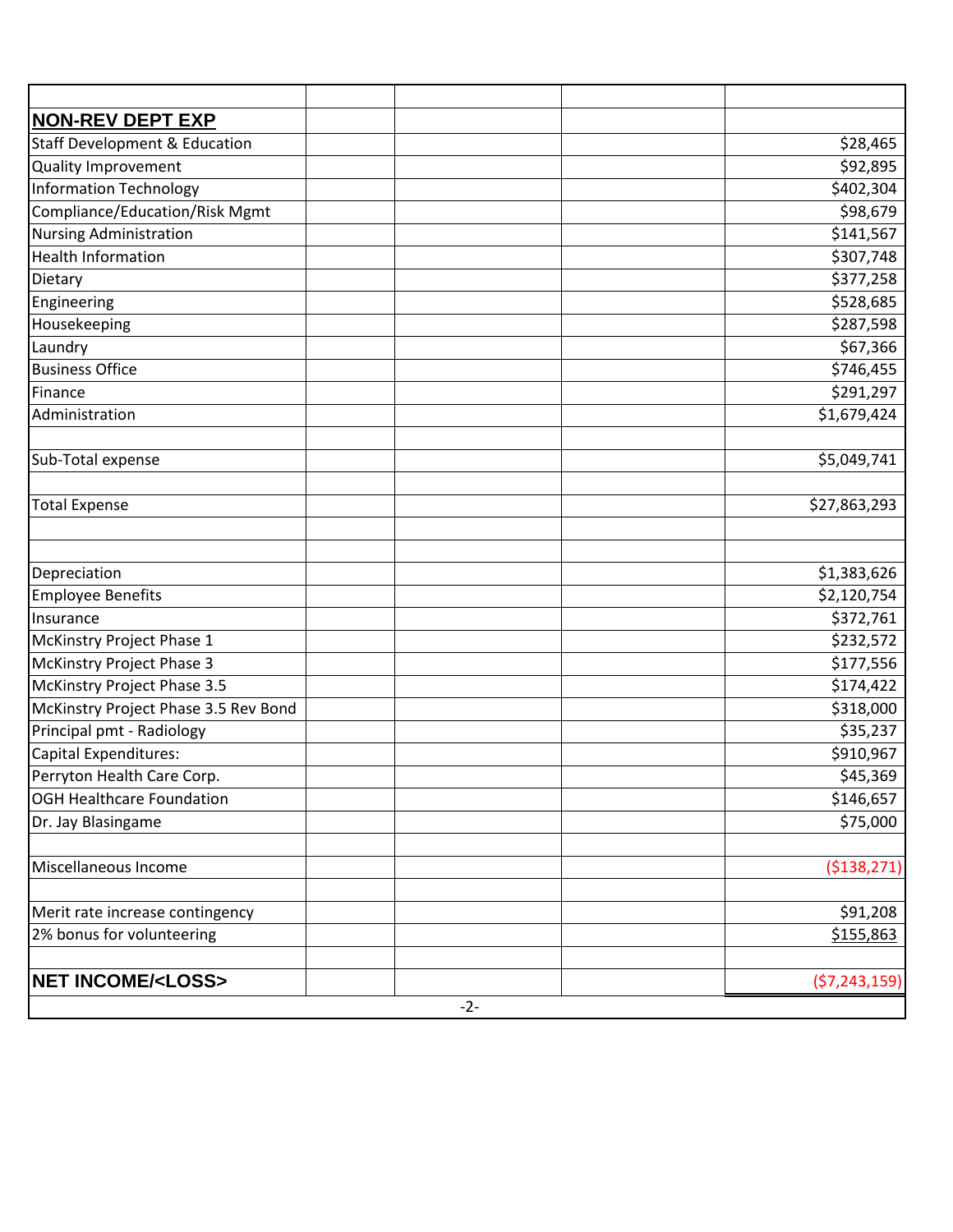| OCHILTREE HOSPITAL DISTRICT<br>SUMMARY OF MISCELLANEOUS REVENUE |             |             |
|-----------------------------------------------------------------|-------------|-------------|
| FYE 09/30/2020                                                  |             |             |
|                                                                 |             |             |
|                                                                 |             |             |
| <b>REVENUE</b>                                                  |             |             |
|                                                                 |             |             |
| Interest Income                                                 | (\$242,174) |             |
| <b>General Contributions</b>                                    | ( \$11,000) |             |
| <b>Grant Revenue</b>                                            | (\$150,000) |             |
| Miscellaneous                                                   | (\$10,180)  |             |
|                                                                 |             | (\$413,354) |
|                                                                 |             |             |
| <b>LESS: Booker Ambulance fees</b>                              | \$90,503    |             |
| <b>Ambulance Support Cost</b>                                   | \$184,580   |             |
|                                                                 |             | \$275,083   |
|                                                                 |             |             |
|                                                                 |             |             |
|                                                                 |             |             |
| <b>MISCELLANEOUS INCOME</b>                                     |             | (\$138,271) |
|                                                                 |             |             |
|                                                                 |             |             |
|                                                                 |             |             |
|                                                                 |             |             |
|                                                                 |             |             |
|                                                                 |             |             |
|                                                                 |             |             |
|                                                                 |             |             |
|                                                                 |             |             |
|                                                                 |             |             |
|                                                                 |             |             |
|                                                                 |             |             |
|                                                                 |             |             |
|                                                                 |             |             |
|                                                                 |             |             |
|                                                                 | $-3-$       |             |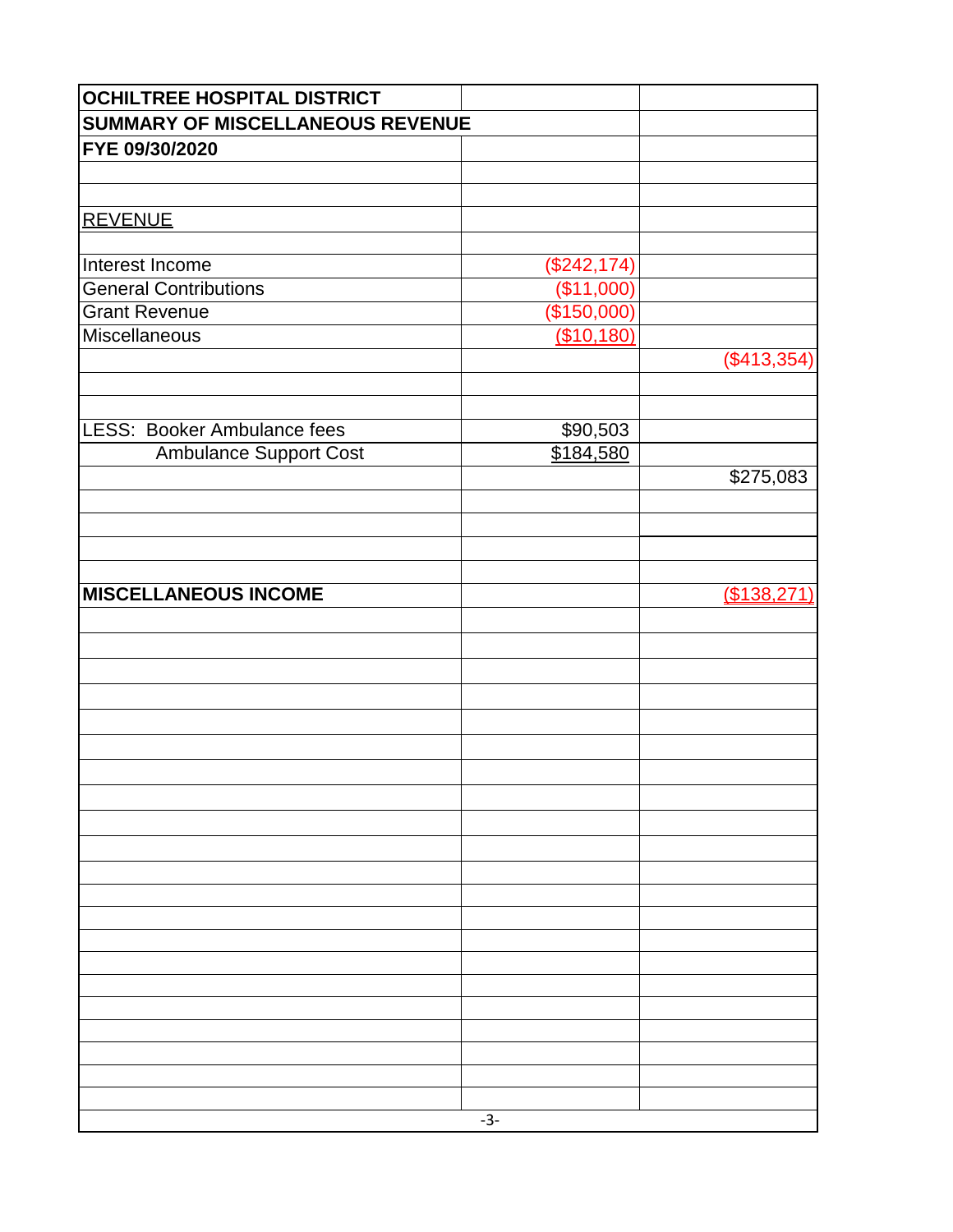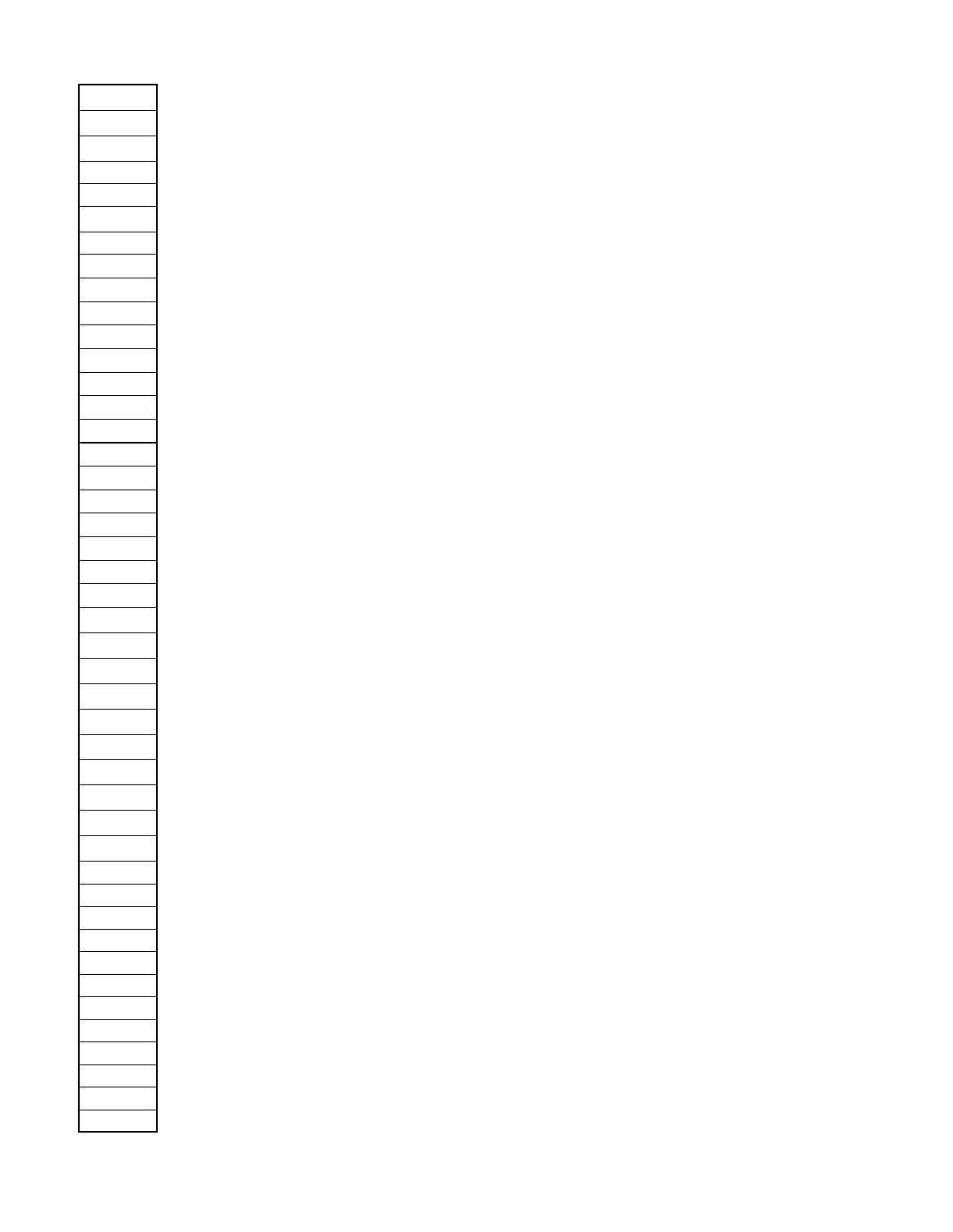| <b>OCHILTREE HOSPITAL DISTRICT</b> |                 |                 |                              |                   |
|------------------------------------|-----------------|-----------------|------------------------------|-------------------|
| <b>CAPITAL EQUIPMENT</b>           |                 |                 |                              |                   |
|                                    |                 |                 |                              |                   |
| <b>Departments</b>                 | <b>FYE 2020</b> | <b>FYE 2021</b> | FY 2022                      | <b>TOTAL</b>      |
|                                    |                 |                 |                              |                   |
| <b>Nursing Service</b>             | 35,000          | 57,536          | 18,000                       | 110,536           |
| <b>Swing Bed</b>                   | 8,000           | 15,000          | 26,121                       | 49,121            |
| <b>Obstetric</b>                   | 25,000          | 58,000          | 25,000                       | 108,000           |
| <b>Nursery</b>                     | 6,000           | 60,000          | 12,000                       | 78,000            |
| <b>Surgery</b>                     | 641,424         | 65,714          | 10,000                       | 717,138           |
| <b>Emergency Room</b>              | 30,000          | 27,000          | 16,000                       | 73,000            |
| Anesthesia                         |                 | 115,000         | 100,000                      | 215,000           |
| Central Supply / Materials Mgmt    |                 |                 |                              |                   |
| <b>Dietary</b>                     | 5,274           | 5,000           |                              | 10,274            |
| Radiology                          |                 | 206,000         |                              | 206,000           |
| <b>Ultrasound</b>                  |                 |                 |                              |                   |
| Nuclear Medicine                   |                 |                 |                              |                   |
| Mammography                        |                 | 400,000         |                              | 400,000           |
| <b>Computed Tomography</b>         |                 | 300,854         |                              | 300,854           |
| <b>MRI</b>                         |                 |                 |                              |                   |
| <b>EKG</b>                         | 20,000          |                 |                              | 20,000            |
| <b>Respiratory Therapy</b>         | 35,000          | 50,000          | 60,000                       | 145,000           |
| Laboratory                         |                 |                 |                              |                   |
| Pharmacy                           |                 |                 |                              | $\mathbf{\Omega}$ |
| <b>Physical Therapy</b>            |                 |                 |                              | 0                 |
| <b>Home Health</b>                 |                 | 25,000          |                              | 25,000            |
| Hospice                            |                 |                 |                              | $\theta$          |
| Perryton Health Center             | 9,472           |                 |                              | 9,472             |
| <b>DeWitt Family Practice</b>      |                 |                 |                              |                   |
| <b>The Seasons</b>                 | 39,297          | 26,000          | 100,000                      | 165,297           |
| Crossroads                         | 12,000          | 12,000          | 7,000                        | 31,000            |
| <b>Information Technology</b>      | 12,000          |                 |                              | 12,000            |
| <b>Quality Improvement</b>         |                 |                 |                              |                   |
| Compliance & Risk Mgmt             |                 |                 |                              | O                 |
| <b>Health Information</b>          | 5,000           | 10,000          | $\overline{\phantom{0}}$     | 15,000            |
| Engineering                        | 19,500          |                 | $\qquad \qquad \blacksquare$ | 19,500            |
| Housekeeping                       | 8,000           |                 |                              | 8,000             |
| <b>Business Office</b>             |                 |                 |                              |                   |
| Finance                            |                 |                 |                              | $\overline{0}$    |
| Administration                     |                 |                 |                              | 0                 |
| <b>TOTAL CAPITAL EQUIPMENT</b>     | 910,967         | 1,433,104       | 374,121                      | 2,718,192         |
|                                    |                 |                 |                              |                   |
|                                    | $-4-$           |                 |                              |                   |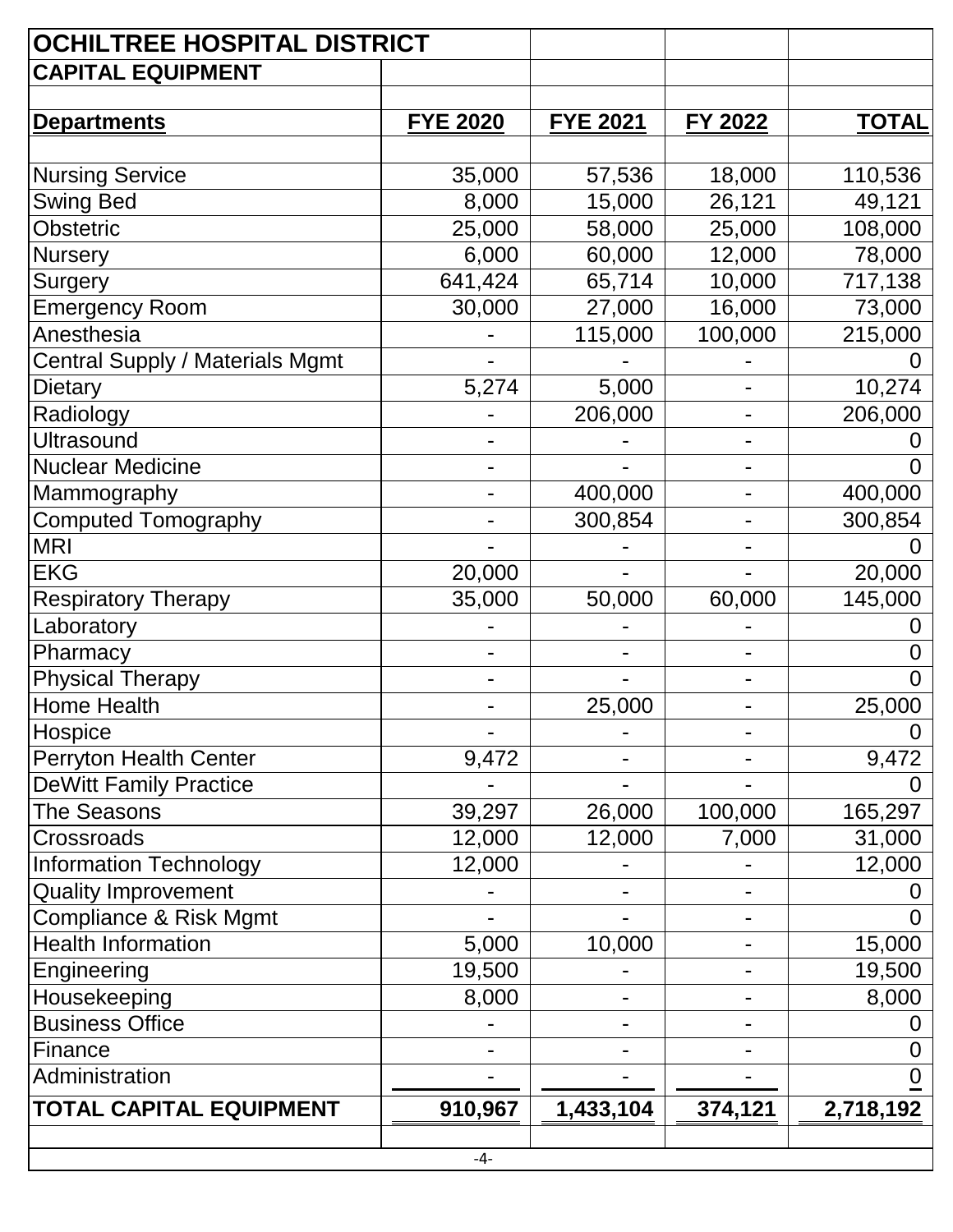| OCHILTREE HOSPITAL DISTRICT               |                                                    |                |  |  |  |
|-------------------------------------------|----------------------------------------------------|----------------|--|--|--|
|                                           | SUMMARY OF TAX FUND DISTRIBUTION<br>FYE 09/30/2020 |                |  |  |  |
|                                           |                                                    | effective rate |  |  |  |
|                                           |                                                    |                |  |  |  |
|                                           |                                                    |                |  |  |  |
|                                           | Proposed Tax Rate Calculated                       |                |  |  |  |
|                                           | by Ochiltree Appraisal District                    |                |  |  |  |
|                                           |                                                    |                |  |  |  |
| <b>Tax Valuation</b>                      | 1,540,504,386                                      |                |  |  |  |
| Rate per \$100                            | 0.383417                                           |                |  |  |  |
| Ad Valorem Tax Revenue                    | 5,906,555                                          |                |  |  |  |
| Collections                               | 98%                                                |                |  |  |  |
|                                           |                                                    | 5,788,424      |  |  |  |
|                                           |                                                    |                |  |  |  |
|                                           |                                                    |                |  |  |  |
|                                           |                                                    |                |  |  |  |
| Ochiltree Appraisal District Budget Share | 127,768                                            |                |  |  |  |
| <b>General Fund Deficit</b>               | (7, 243, 159)                                      |                |  |  |  |
|                                           |                                                    | (7, 115, 391)  |  |  |  |
|                                           |                                                    |                |  |  |  |
|                                           |                                                    |                |  |  |  |
|                                           |                                                    |                |  |  |  |
| TAX FUND BALANCE                          |                                                    | (1,326,967)    |  |  |  |
|                                           |                                                    |                |  |  |  |
|                                           |                                                    |                |  |  |  |
|                                           | Depreciation                                       | 1,383,626      |  |  |  |
|                                           |                                                    |                |  |  |  |
|                                           |                                                    | 56,659         |  |  |  |
|                                           |                                                    |                |  |  |  |
|                                           |                                                    |                |  |  |  |
|                                           |                                                    |                |  |  |  |
|                                           |                                                    |                |  |  |  |
|                                           |                                                    |                |  |  |  |
|                                           |                                                    |                |  |  |  |
|                                           |                                                    |                |  |  |  |
|                                           |                                                    |                |  |  |  |
|                                           |                                                    |                |  |  |  |
|                                           |                                                    |                |  |  |  |
|                                           |                                                    |                |  |  |  |
|                                           | $-5-$                                              |                |  |  |  |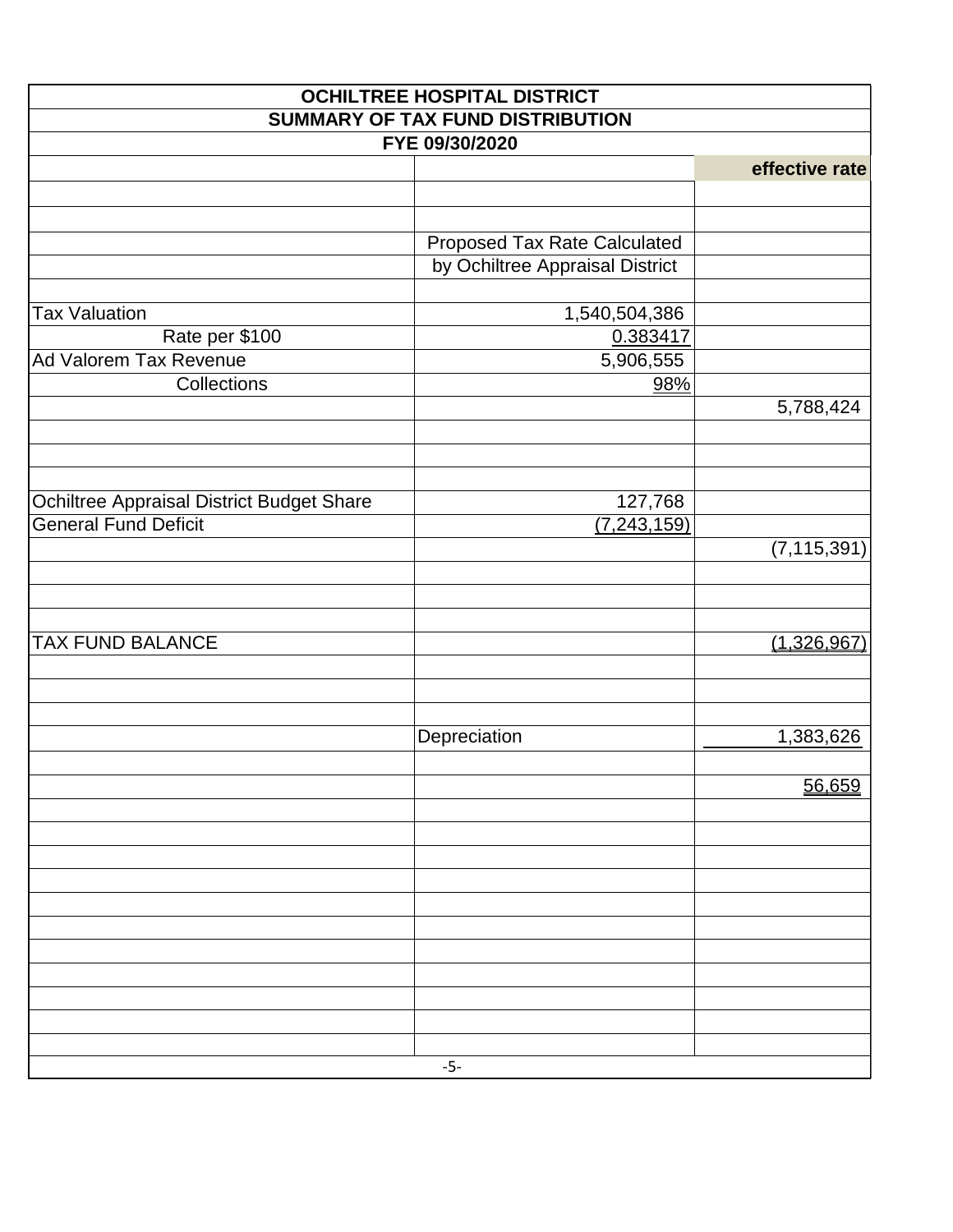| OCHILTREE HOSPITAL DISTRICT<br>SUMMARY OF TAX FUND DISTRIBUTION          |                                 |               |  |  |  |
|--------------------------------------------------------------------------|---------------------------------|---------------|--|--|--|
|                                                                          |                                 |               |  |  |  |
| FYE 09/30/2020<br>inc. rate .396919                                      |                                 |               |  |  |  |
|                                                                          |                                 |               |  |  |  |
|                                                                          |                                 |               |  |  |  |
|                                                                          | Proposed Tax Rate Calculated    |               |  |  |  |
|                                                                          | by Ochiltree Appraisal District |               |  |  |  |
| <b>Tax Valuation</b>                                                     | 1,540,504,386                   |               |  |  |  |
| Rate per \$100                                                           | 0.396919                        |               |  |  |  |
| Ad Valorem Tax Revenue                                                   | 6,114,555                       |               |  |  |  |
| Collections                                                              |                                 |               |  |  |  |
|                                                                          | 98%                             |               |  |  |  |
|                                                                          |                                 | 5,992,264     |  |  |  |
|                                                                          |                                 |               |  |  |  |
|                                                                          |                                 |               |  |  |  |
| Ochiltree Appraisal District Budget Share<br><b>General Fund Deficit</b> | 127,768<br>(7, 243, 159)        |               |  |  |  |
|                                                                          |                                 |               |  |  |  |
|                                                                          |                                 | (7, 115, 391) |  |  |  |
|                                                                          |                                 |               |  |  |  |
| TAX FUND BALANCE                                                         |                                 | (1, 123, 127) |  |  |  |
|                                                                          |                                 |               |  |  |  |
|                                                                          |                                 |               |  |  |  |
|                                                                          | Depreciation                    | 1,383,626     |  |  |  |
|                                                                          |                                 | 260,499       |  |  |  |
|                                                                          |                                 |               |  |  |  |
|                                                                          |                                 |               |  |  |  |
|                                                                          |                                 |               |  |  |  |
|                                                                          |                                 |               |  |  |  |
|                                                                          |                                 |               |  |  |  |
|                                                                          |                                 |               |  |  |  |
|                                                                          |                                 |               |  |  |  |
|                                                                          |                                 |               |  |  |  |
|                                                                          |                                 |               |  |  |  |
|                                                                          | $-6-$                           |               |  |  |  |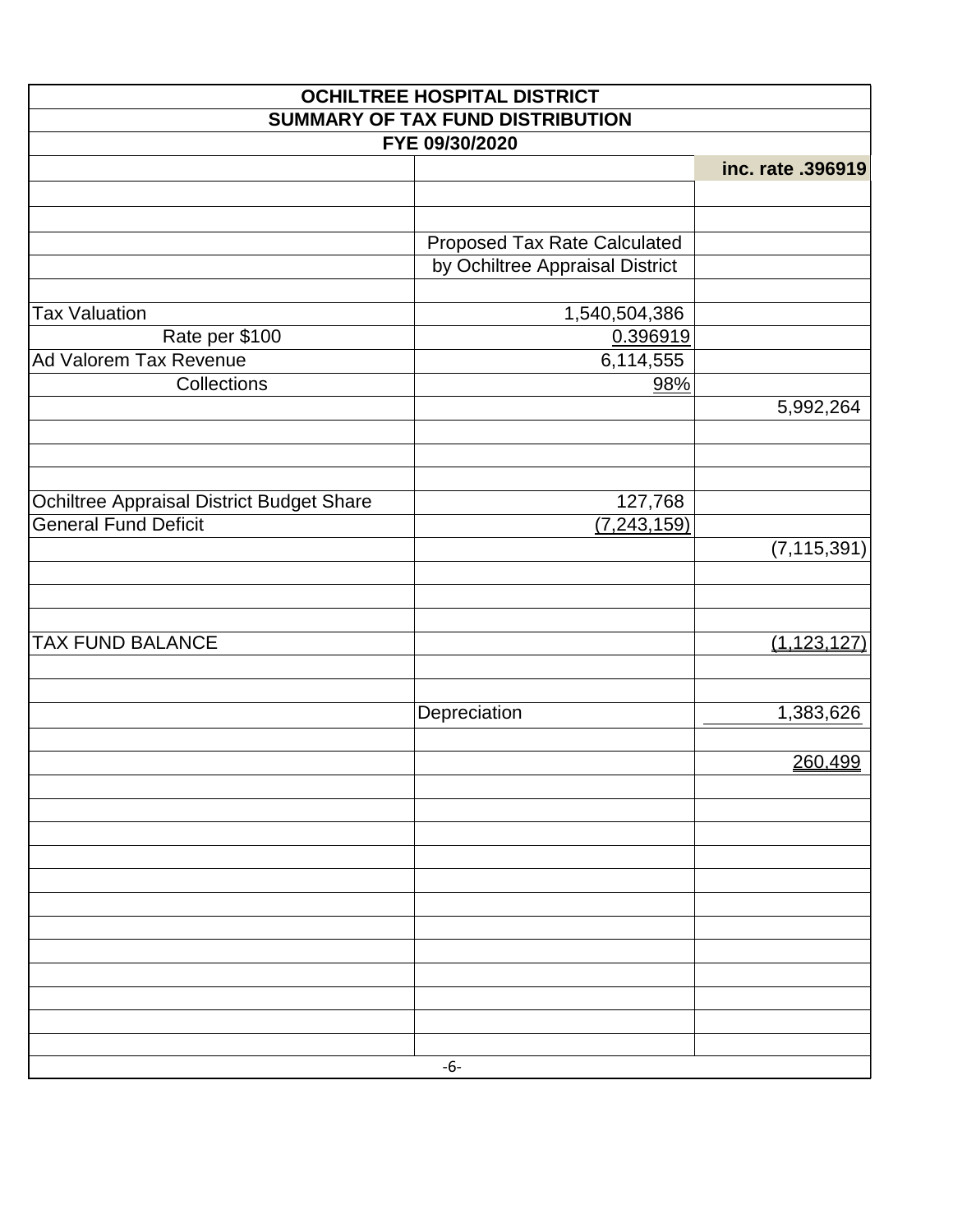| OCHILTREE HOSPITAL DISTRICT<br>SUMMARY OF TAX FUND DISTRIBUTION<br>FYE 09/30/2020 |                                 |               |  |  |  |
|-----------------------------------------------------------------------------------|---------------------------------|---------------|--|--|--|
|                                                                                   |                                 |               |  |  |  |
|                                                                                   |                                 |               |  |  |  |
|                                                                                   |                                 |               |  |  |  |
|                                                                                   | Proposed Tax Rate Calculated    |               |  |  |  |
|                                                                                   | by Ochiltree Appraisal District |               |  |  |  |
| <b>Tax Valuation</b>                                                              | 1,540,504,386                   |               |  |  |  |
| Rate per \$100                                                                    | 0.41                            |               |  |  |  |
| Ad Valorem Tax Revenue                                                            | 6,316,068                       |               |  |  |  |
| Collections                                                                       | 98%                             |               |  |  |  |
|                                                                                   |                                 | 6,189,747     |  |  |  |
|                                                                                   |                                 |               |  |  |  |
|                                                                                   |                                 |               |  |  |  |
| Ochiltree Appraisal District Budget Share                                         | 127,768                         |               |  |  |  |
| <b>General Fund Deficit</b>                                                       | (7, 243, 159)                   |               |  |  |  |
|                                                                                   |                                 | (7, 115, 391) |  |  |  |
|                                                                                   |                                 |               |  |  |  |
|                                                                                   |                                 |               |  |  |  |
|                                                                                   |                                 |               |  |  |  |
| TAX FUND BALANCE                                                                  |                                 | (925, 644)    |  |  |  |
|                                                                                   |                                 |               |  |  |  |
|                                                                                   |                                 |               |  |  |  |
|                                                                                   | Depreciation                    | 1,383,626     |  |  |  |
|                                                                                   |                                 | 457,982       |  |  |  |
|                                                                                   |                                 |               |  |  |  |
|                                                                                   |                                 |               |  |  |  |
|                                                                                   |                                 |               |  |  |  |
|                                                                                   |                                 |               |  |  |  |
|                                                                                   |                                 |               |  |  |  |
|                                                                                   |                                 |               |  |  |  |
|                                                                                   |                                 |               |  |  |  |
|                                                                                   |                                 |               |  |  |  |
|                                                                                   |                                 |               |  |  |  |
|                                                                                   | $-7-$                           |               |  |  |  |